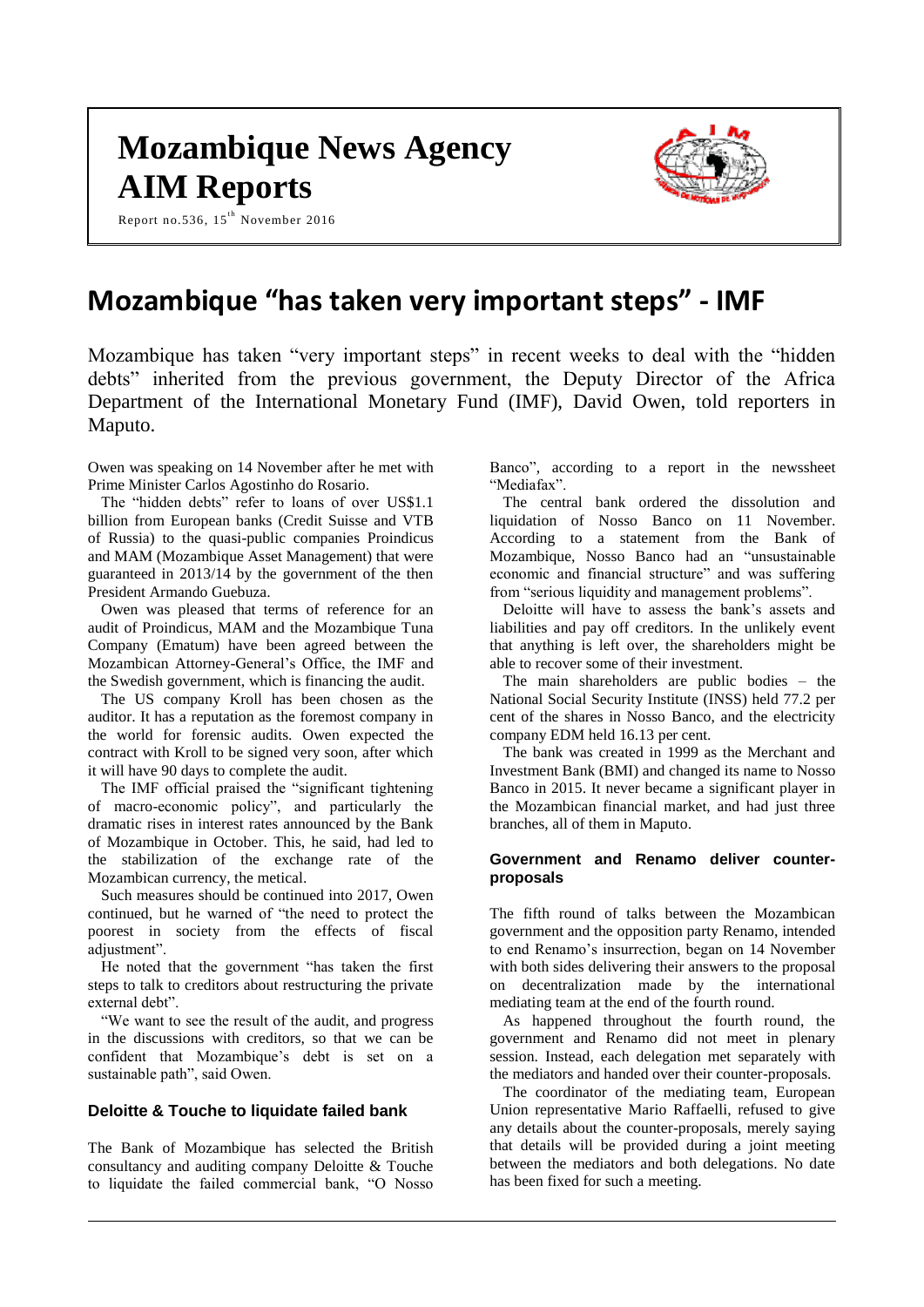## **Switch to low sulphur diesel by 2020**

Mozambique hopes to reduce the level of sulphur in the diesel it uses from the current 500 ppm (parts per million) to just 50 ppm by 2020.

The matter was discussed at a regional seminar in Maputo on 8 and 9 November under the title "Promotion of low levels of sulphur in fuels in Mozambique and the neighbouring countries", which brought together public institutions and fuel companies from around the region.

The meeting, jointly organized by Mozambique's Ministry of Mineral Resources and Energy and by the United Nations Environment Programme (UNEP), sought to harmonise fuel specifications and as a result reduce high levels of sulphur in the fuels, notably diesel, used in the member countries of SADC (Southern African Development Community).

Sulphur oxides from vehicle exhausts are a major component of air pollution. High levels of sulphur dioxide cause respiratory illnesses, and are particularly dangerous to children, the elderly and people suffering from asthma.

The National Director of Hydrocarbons and Fuels, Moises Paulino, said that the governments of SADC countries intend to implement a programme to reduce the level of sulphur in fuel. This is becoming inevitable, given that fuel producers are gradually phasing out diesel with sulphur at 500 ppm levels.

"Major refineries will soon stop producing diesel at 500 ppm of sulphur", said Paulino. "They will supply the market only with diesel at 50 or even 10 ppm of sulphur".

"We are preparing to guarantee that any vehicle entering the country can function normally", stressed Paulino. He pointed out that the country has experience in smooth fuel transitions, as happened in 2005 when the country ceased to use leaded petrol.

The countries represented at the seminar want to guarantee that in the next two to five years all existing facilities are prepared to receive diesel with sulphur levels no higher than 50 ppm.

#### **Contraband timber seized**

The Mozambican police have detained four people, three Mozambicans and a Chinese national, on suspicion of attempting to smuggle illegally logged timber out of the country. The detentions were made at a weighbridge in Dondo district, on the main road to the port of Beira, when a large trailer truck carrying 22.3 cubic metres of timber was stopped.

The timber was believed to be the result of illegal logging of precious hardwoods in Maringue district. The owner of the truck and the timber is the Chinese citizen, who now has 15 days to pay a fine of 1.66 million meticais (US\$22,130 at current exchange rates).

The seizure follows an attempt to export to China, through the port of Beira, 50 containers of sawn wood from timber logged in Tete province. This consignment of semi-processed wood was illegal, because it disregarded legal provisions on the size of sawn timber. The diameter of sawn timber should be no greater than 12.5 centimetres, but in this case it reached 18 centimetres. The exporter, identified only as JPZ, has been fined 2.75 million meticais.

#### **Mozambican ambassador witnesses ivory incineration**

The Mozambican ambassador to Vietnam, Gamaliel Munguambe, on 12 November was among those who witnessed the incineration of two tonnes of ivory, and other illicit wildlife products in the Vietnamese capital of Hanoi. Oher items destroyed were 70 rhinoceros horns and a quantity of tiger bones. The incineration was supervised by the Vietnamese Deputy Minister of Agriculture and Rural Development, Ha Cong Tuan.

The Vietnamese government is organising a conference on the illegal wildlife trade, which will be held in Hanoi on 17 and 18 November.

There have been repeated seizures of rhino horns in Mozambican airports, usually being sent to Vietnam. Most of these horns came from rhinos poached in South Africa's Kruger National Park.

The most recent seizure was on 30 October when police found eight rhino horns weighing 8.8 kilos in a suitcase at Maputo International Airport. The owner of the horns was a Vietnamese citizen intending to take them to Vietnam.

#### **NGO consortium to provide aid to 375,000 people**

A new alliance of NGOs known as CHEMO (Humanitarian Consortium of Mozambique) intends to provide humanitarian aid to 375,000 people from now until March 2017, as part of efforts to minimise the effect of severe drought in the south and centre of the country.

CHEMO is a consortium set up last June by the NGOs World Vision-Mozambique and Food for the Hungry to provide humanitarian assistance to drought-stricken communities in Sofala and Tete. At the time, it was supporting 40,000 people.

The consortium has now been joined by German Agrarian Action, and a memorandum of understanding formalizing this coalition was signed in Maputo on 8 November by the national directors of the three organisations, Caroline Peyre for German Agrarian Action, Mapanza Nkimilimba for Food for the Hungry, and Graham Strong for World Vision.

The donors of the three organisations have provided them with a budget of \$23.5 million for humanitarian actions in the southern provinces of Inhambane and Gaza, and in Sofala, Zambezia and Tete in the central region.

According to Graham Strong the memorandum is valid until next March, but can be renewed after that date. The consortium will concentrate on food aid, but will also provide seeds and agricultural tools, and work on the areas of water and sanitation, protection, and nutrition.

After March, said Strong, the three organisations would decide whether their response had been appropriate or needs strengthening. "It may not be the same kind of response that we currently have", he added, "but it could be done on a model of transition and rehabilitation".

Caroline Peyre said the consortium will be a platform for the sharing and strengthening of technical capacities and skills in responding to emergencies.

The activities of the consortium rely on funding from, among others, the British and US governments, the European Union, and the United Nations World Food Programme (WFP).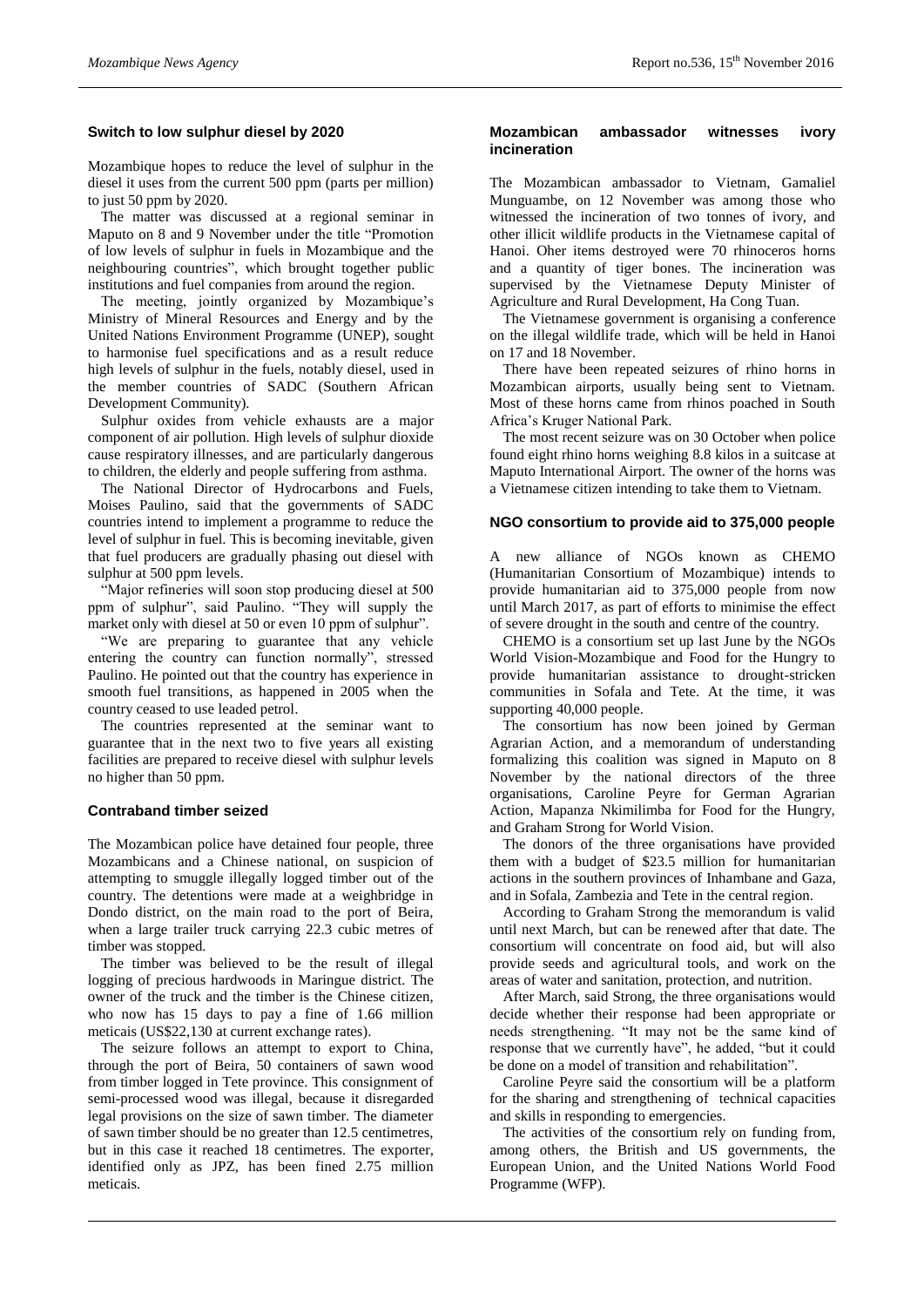#### **Inspectors fine thousands of shops**

The National Inspectorate of Economic Activities (INAE) on 14 November announced that between January and September of this year, it had inspected 9,329 establishments. According to INAE assistant inspector Acacio Foia, 4,448 of these shops (47.7 per cent) were fined for such offences as failing to display the prices of the goods on display, selling foodstuffs that were past their expiry date, and price speculation.

Since the beginning of October, INAE has also been monitoring the market, checking the availability of goods, analysing the evolution of their prices, and assessing which products are in danger of running short, as the country approaches the 2016 festive season.

Speculation and opportunism have been regular occurrences among traders during past festive seasons. Foia warned that this year INAE will be "implacable" and will impose "heavy fines" on any shopkeepers found practicing speculative prices.

#### **US\$1 billion needed for Maputo sanitation**

Maputo Municipal Council needs a billion dollars to implement a project to improve the city's sanitation and drainage systems, which would minimise the vulnerability of the capital during the rainy season.

Speaking to reporters on 10 November, after laying a wreath at the Monument to the Mozambican Heroes, in a ceremony marking the 129th anniversary of Maputo's elevation to the status of a city, the Mayor of Maputo, David Simango, said this was "a metropolitan project" that would also cover the adjacent city of Matola, and Boane and Marracuene districts.

Simango said that work on the plan for the sanitation and drainage project began in 2015 and is now nearing conclusion. The next phase will be to mobilise the resources necessary to implement it.

The figure of a billion dollars covers the entire area that will eventually be covered by the project. If narrowed down to just Maputo city, the budget is \$400 million.

A crucial part of the project was also to ensure that storm waters do not accumulate inside the city, but are channelled towards the sea.

Within Maputo, Simango said, the project will concentrate on the neighbourhoods of Polana Canico, Mavotas, Costa do Sol, Albazine, Hulene, Inhagoia, 25th Junho, Zimpeto, and Luis Cabral.

#### **Inflation of 2.58 per cent in October**

The Mozambican inflation rate, calculated from the consumer price indices of the three main cities (Maputo, Nampula and Beira), was 2.58 per cent in October, according to the National Statistics Institute (INE).

Most of the inflation was accounted for by rises in food prices. The most significant of these price increases were for groundnuts (12.6 per cent), coconuts (11.4 per cent), tomatoes (9.8 per cent), frozen fish (5.4 per cent), rice (2.2 per cent), and maize flour (2.4 per cent).

The fuel price rises decreed by the government at the beginning of October also pushed up the inflation rate, particularly the 23.9 per cent rise in the price of diesel.

Over the past year (1 November 2015 to 31 October 2016) inflation was 25.53 per cent. The Bank of Mozambique has warned that, by the end of the year, the annual inflation rate could reach 30 per cent or higher.

Of the three cities, Maputo registered the highest inflation rate in October, of 2.74 per cent, followed by Beira (2.46 per cent) and Nampula (2.39 per cent).

#### **Irish aid for education**

The Irish government has announced that it will disburse over  $\epsilon$ 6 million (about \$6.6 million) to finance programmes of the Mozambican Education Sector Support Fund (FASE).

The announcement was made in Maputo on 9 November by Irish ambassador William Carlos, accompanied by Education Minister Jorge Ferrao, during an interval in a meeting of the Consultative Council of the Education Ministry.

The money will be disbursed via he Mozambican government's electronic State Financial Management System (e-SISTAFE). The ambassador said the Irish government will disburse a separate sum to support programmes in health care.

#### **Sweden pledges aid for drought victims**

Sweden has pledged to donate 49 million crowns (about \$6 million) to support the victims of severe drought in southern and central Mozambique.

The aid is being channelled through a humanitarian consortium known as COSACA, which consists of the NGOs Save the Children, CARE, Concern and Oxfam, and will go towards implementing the programme "Promoting recovery and building resilience for people affected by drought in Mozambique".

The programme is intended to meet the needs of 41,312 households (206,560 individuals) affected by the drought in Gaza, Inhambane, Manica and Sofala provinces.

According to an August report from the United Nations Office for the Coordination of Humanitarian Affairs (OCHA), an estimated 1.5 million Mozambicans face lack of food security, and need food aid.

#### **Government merges three institutions**

The Mozambican government on 1 November announced the abolition of the Investment Promotion Centre (CPI), the Export Promotion Institute (IPEX), and the Office for Accelerated Economic Zones (GAZEDA).

The functions of these three bodies are being merged into a new body, the Investment and Trade Agency (AIC).

IPEX, GAZEDA and the CPI employ a total of 160 people. With the new agency, the number of staff shrinks to just 60. The remaining 100 will be employed elsewhere in the state apparatus, under the terms of the job mobility envisaged under the rules governing state employees.

Between them, IPEX, GAZEDA and the CPI had 16 delegations. The AIC will have just two delegations outside Maputo, one to cover the north, and the other to cover the centre of the country.